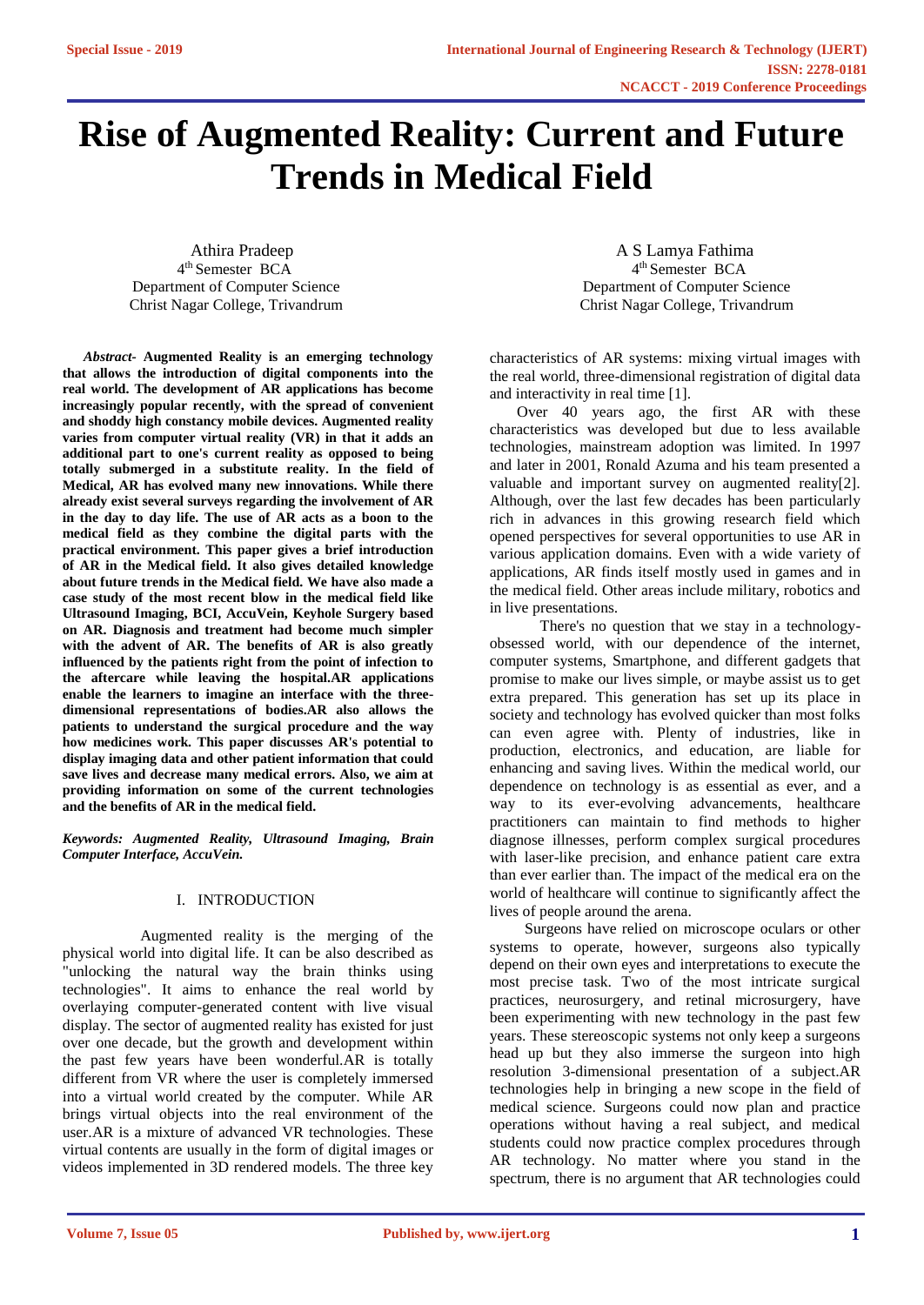bring a new drastic change in the healthcare sector along with other fields. This paper tries to put a limelight on the current applications and future expansions and development of AR.

## II. APPLICATIONS OF AUGMENTED REALITY

Although augmented reality has been around for years, it wasn't until Android and iOS smart phones came equipped with GPS, camera and AR capability that augmented reality came into its own with the public[3]. Augmented reality is technology that combines virtual reality with the real world in the form of live video imagery that is digitally enhanced with computer-generated graphics. AR can be experienced through headsets that people wear and through displays on mobile devices. The number of applications utilizing increased reality is increasing endlessly and also the outcomes are clear in several domains e.g. health care, business, education, and amusement. This section details with summarizing the previous researches that exploit the augmented reality applications in medical .

# *A. ULTRASOUND IMAGING*

 Ultrasound imaging is a highly beneficial diagnostic tool. To a greater extent it is considered to be a safer method by providing real-time imaging of complex structures. Also, it is an indicative imaging method used in the medical field, which is depended on the use of ultrasound. It is utilized to make pictures of internal body organs like muscles, joints; blood etc thereby aims at finding the source of a disease and to avoid pathology. Many advanced techniques were put forward by several discoveries, but the most widely acknowledged and newer invention was the use of application of augmented reality in ultrasound imaging. It helps to speed up the process of leaning the use of ultrasound, by providing a patient explicit correspondence, between the ultrasound information obtained continuously and adequately detailed augmented 3D scene.

 The initial ultrasound visualization system was featured by the capacity to show few individual ultrasound cuts of a baby superimposed onto the pregnant patient's abdomen. This framework utilized conventional chromakeying strategies to join rendered ultrasound information with a digitized video picture from a head mounted camera. And in this system, the alignment was poor, the pictures were not clear and the sense of the 3D state of the embryo was inadequate.

 Later ultrasound made a small revolution in the field of medicine. Today it has another opportunity to make the equivalent utilizing the AR. Already many AR software companies developed convenient ultrasound scanner, which with the assistance of smart glasses function as a conventional one. It is difficult to overestimate the helpfulness of this innovation. Particularly

when we talk about utilizing it in the developing countries, in military medicine and even an emergency vehicle. Augmented reality may progress symptomatic imaging further. The most advanced inversions in the use of augmented reality in ultrasound imaging will come into existence soon. Also, augmented reality may upgrade communication between the radiologist and specialists



Figure 1 : Ultrasound imaging using AR[4]

## *B. BRAIN COMPUTER INTERFACE (BCI)*

BCI also called a neural control interface or mind machine interface which acts as an interface between an enhanced or wired brain and an external device. BCI can be utilized for repairing damaged sight and thereby giving newer functionality for people suffering from paralysis. The combination of Brain-Computer Interfaces (BCI) with AR can give extra correspondence channels, by expanding the transmission capacity of the human-AR connection. This is accomplished either expressly through dynamic BCIs or certainly utilizing uninvolved BCIs. Dynamic BCIs outstandingly enable clients to issue directions to gadgets or to enter content without the physical contribution of any sort, while latent BCIs screen a client's state (for example remaining task at hand dimension, intentional state) and can be utilized to proactively adjust the AR interface.

BCIs, together with AR, offers the likelihood for vivid situations through incited dreams of a falsely seen reality that can be used in essential BCI look into as well as helpful applications, human-PC Interaction, and so forth. To satisfy these desires, methodological advances are required for BCI connection and boost plan, synchronization, or managing AR explicit antiques and diversions. The objective of many newer technologies is to make comprehension of the momentum abilities of BCIs in AR applications, to propose a scientific categorization of flow and future applications, and to recognize and handle the most important specialized difficulties.

### *C. ACCUVEIN*

Augmented reality (AR) is revolutionizing the delivery of medical field from routine checkups to point-ofcare diagnostics to surgical procedures. AccuVein is at the forefront of this revolution [5]. About 40% of the principal intravenous injections fail, and this proportion is considerably higher on account of kids and old patients. The AccuVein utilizes augmented reality to adapt to this negative measurement. A handheld scanner extends on the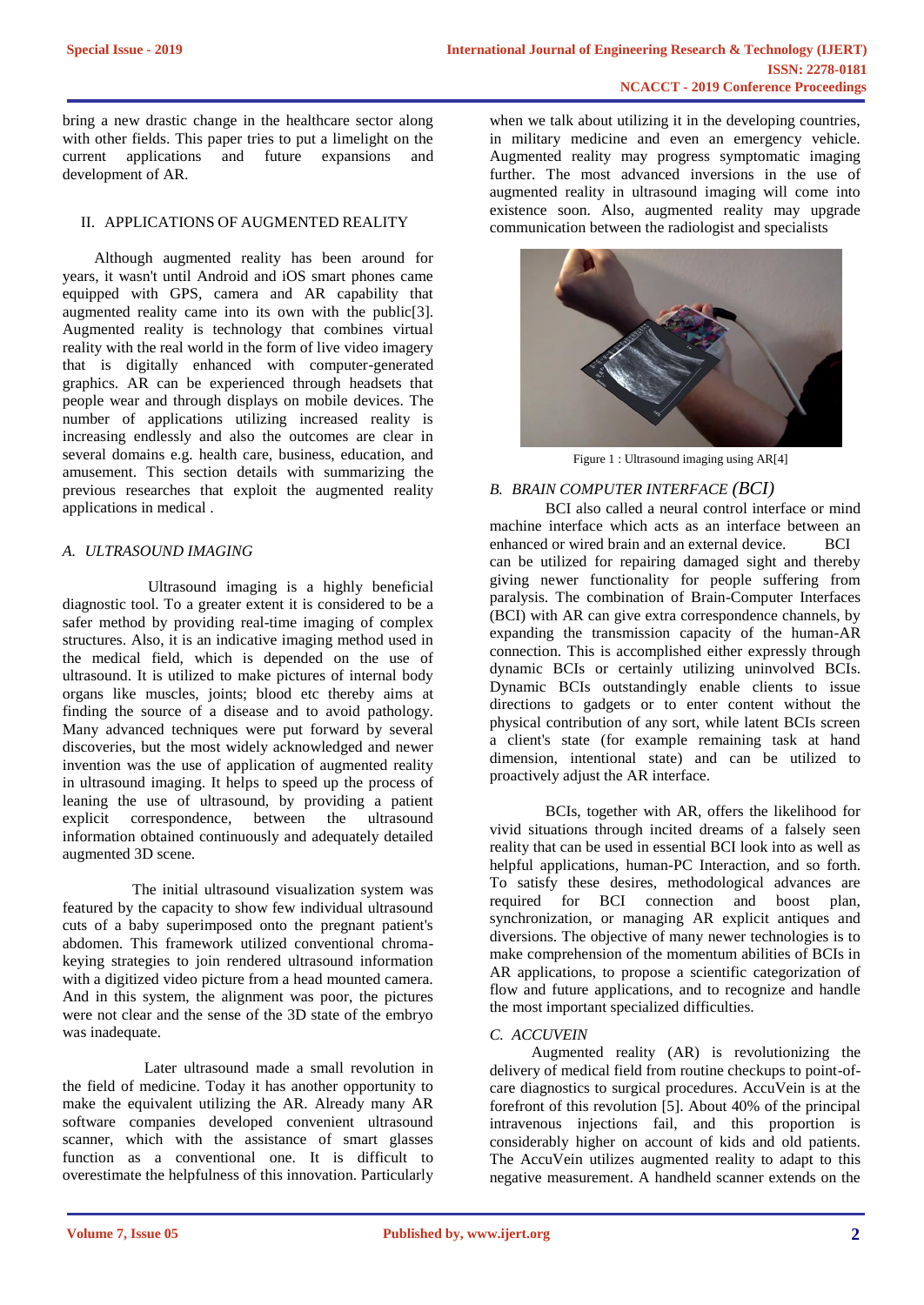skin and demonstrates the patients' veins. It builds the effective finding the vein from the first attempt in multiple times. That is the reason this creation got the best acknowledgment among the overall population and medical staff. Drawing blood from patients is a standout amongst the most intricate and precarious tasks for specialists. An organization called Evena has utilized AR to extend the veins of a patient straightforwardly on their arm to make blood transfusion simple.

Accuvein is basically a device used to improve the ability to find the veins in the health care department. By using the help of near infrared light reflection they create a map of veins in our body. The accuvein is also known as Near Infrared vein finder. Hemoglobin in the blood retains infrared light. At the point when the gadget held over the skin, veins show up recognizably not the same as the encompassing tissue. The vasculature shows up obviously on the skin's surface, helping in the vein area to gather a blood test.



Figure 3 : Keyhole surgery using AR [7]

# *D. KEYHOLE SURGERY*

Keyhole medical procedure, or insignificantly intrusive medical procedure, is a careful strategy used to get to the inside of the body through a little cut, evacuating the requirement for open medical procedures. Amid keyhole medical procedure, a slim telescope fitted with a light source and a camera – called a laparoscope – is gone through a little entry point in the skin, giving specialists an amplified perspective within the body. Careful instruments can likewise be gone through the cut, enabling specialists to work. Keyhole surgery might be utilized to analyze certain ailments, just as to play out an assortment of surgeries, for example, the evacuation of harmed or unhealthy organs or parts of organs.

Keyhole surgery is a regularly performed strategy with various focal points over conventional open medical procedures. These incorporate diminished recuperation times after the medical procedure and decreased dimensions of agony, scarring and draining. The method is commonly sheltered, however conceivable inconveniences do exist.

A strong foundation of surgical augmented reality is first given so as to help the surveys. At that point, the different techniques for laparoscopic augmented reality just as their key undertakings are classified so as to all the more likely handle the present scene of the field. Finally, the different

issues assembled from these assessed methodologies are sorted out so as to plot the rest of the difficulties of augmented reality in the laparoscopic medical procedure. Studies propose that AR frameworks are getting to be similar to customary route strategies, with accuracy and wellbeing adequate for routine clinical practice. Most issues confronted by and by will be comprehended by further therapeutic and innovative research.

Augmented reality has all the earmarks of being an incredible asset conceivably equipped for upsetting the field of medical procedure through normal use. Later on, AR will probably fill in as a propelled human-PC interface, working in beneficial interaction with specialists, enabling them to accomplish far better outcomes. In any case, further progression is genuinely necessary to accomplish the most extreme potential and cost-adequacy of augmented reality.



Figure 2: Accu Vein [6]

#### III. FUTURE TRENDS

Healthcare provision is one of the foundations of modern society. Out of the existing technologies applied to healthcare, AR also show many advances. AR technologies have already shown their value in healthcare and will bring more trends in the upcoming years. The future of AR in the healthcare industry will create business opportunities for companies with AR expertise. AR overlay digital information onto the real world. While VR takes us to an entirely new world. Over the last few years, advances in AR are in its peak stage. But when compared to VR, we are still in the early stage of AR revolution but in the coming years, we can expect an outbreak of AR devices and technologies on the market. Numerous organizations are currently working diligently to establish a frame work of the AR revolution. For example, Microsoft's Holo lens is massively remarkable and is seeing vast adoption throughout industry and the healthcare space.AR technologies enable doctors and other users to visualize and associate with 3 dimensional portrayals of bodies. Nowadays surgeons use many techniques to visualize the field on which they operate, but AR which can display 3 dimensional representation of the patients anatomy into the surgeons field of view, is likely to improve accuracy and outcomes for patient. Many feasible future directions are